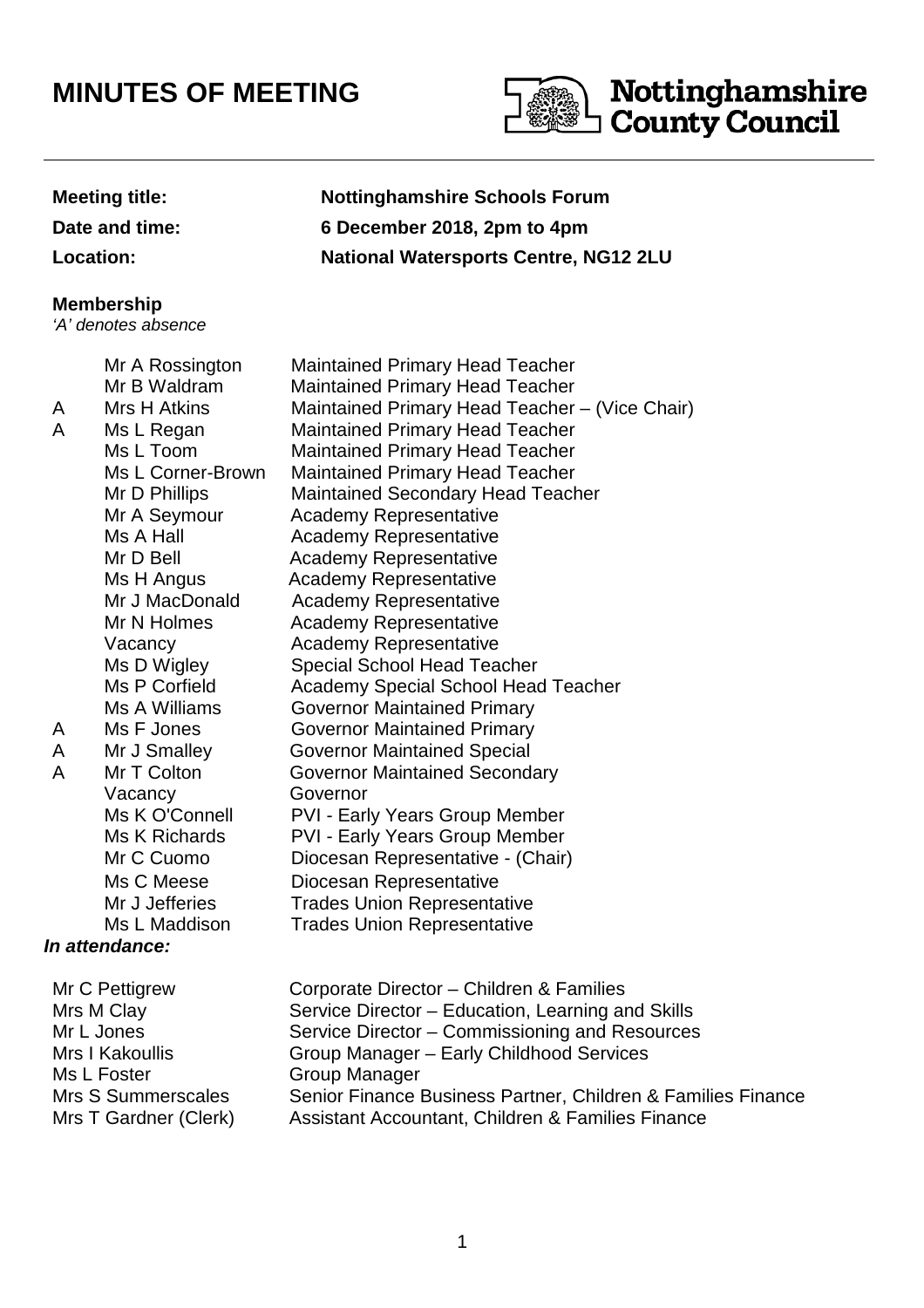| $\overline{1}$ . | Welcome                                                                                                                                                                                                                                                                                                                                                                   |               |  |  |
|------------------|---------------------------------------------------------------------------------------------------------------------------------------------------------------------------------------------------------------------------------------------------------------------------------------------------------------------------------------------------------------------------|---------------|--|--|
|                  | Carlo welcomed all members to the meeting.                                                                                                                                                                                                                                                                                                                                |               |  |  |
|                  | Apologies for absence                                                                                                                                                                                                                                                                                                                                                     |               |  |  |
|                  | Apologies were received from Helen Atkins, Fiona Jones and Tony Colton. Tony Colton has<br>resigned from the school forum                                                                                                                                                                                                                                                 |               |  |  |
| 2.               | Minutes - 18th September 2018                                                                                                                                                                                                                                                                                                                                             | <b>ACTION</b> |  |  |
|                  | Trade union – ongoing discussion regards facilities.<br>Minutes approved as accurate and correct                                                                                                                                                                                                                                                                          |               |  |  |
| 3.               | Minutes - 18th October 2018                                                                                                                                                                                                                                                                                                                                               |               |  |  |
|                  | Minutes approved as accurate and correct                                                                                                                                                                                                                                                                                                                                  |               |  |  |
| 4.               | 4a - High Needs Budget Monitoring                                                                                                                                                                                                                                                                                                                                         |               |  |  |
|                  | Sue Summerscales presented the paper, and explained this was a forecast as at the<br>end of October. Officers were currently working on the November figures and it was<br>showing little change.                                                                                                                                                                         |               |  |  |
|                  | David Phillips asked where there is an overspend, how had it been allowed to come<br>about?                                                                                                                                                                                                                                                                               |               |  |  |
|                  | Marion Clay advised that the High Needs Block has been bought to Forum over the<br>past 2 years, the main reason for the overspends are access to EHC assessments<br>and the statutory provision that follows. This will be discussed in more detail<br>following this paper.                                                                                             |               |  |  |
|                  | <b>RECOMMENDATION/S</b>                                                                                                                                                                                                                                                                                                                                                   |               |  |  |
|                  | <b>That the Schools Forum:</b>                                                                                                                                                                                                                                                                                                                                            |               |  |  |
|                  | 1. Note the contents of this report – report noted                                                                                                                                                                                                                                                                                                                        |               |  |  |
|                  | 4b. High Needs Update                                                                                                                                                                                                                                                                                                                                                     |               |  |  |
|                  | Marion Clay gave a verbal update on the pressures to the High Needs Block.                                                                                                                                                                                                                                                                                                |               |  |  |
|                  | We lose approximately 80% of tribunals, which in some cases results in a budget<br>pressure of £80K for the next 6 years.<br>Where there is provision, we do not have enough of it. Independent Non Maintained<br>(INM) cost three times the amount of our special schools, with increasing numbers<br>and the extension to the age range to 25.                          |               |  |  |
|                  | There is a paper going to Anthony May's corporate leadership team to explain how<br>and what has led to Nottinghamshire County Council being in this position.                                                                                                                                                                                                            |               |  |  |
|                  | Sue Summerscales explained how we would report a deficit on our Non-ISB reserve.<br>A deficit recovery plan is required if a deficit is 1% more than the Dedicated Schools<br>Grant (DSG) allocation. The DfE state that the DSG is a ring fenced grant and the<br>Local Authority is not expected to fund any part of this, all deficits must be contained<br>within it. |               |  |  |
|                  | Marion Clay – advised that due to this members around the table will need to make<br>some difficult decisions. A meeting is being held at County Hall on the 19th<br>December and all members are welcome, as we need to explore new ways of<br>working together. It's very important that we have a wide representation.                                                 |               |  |  |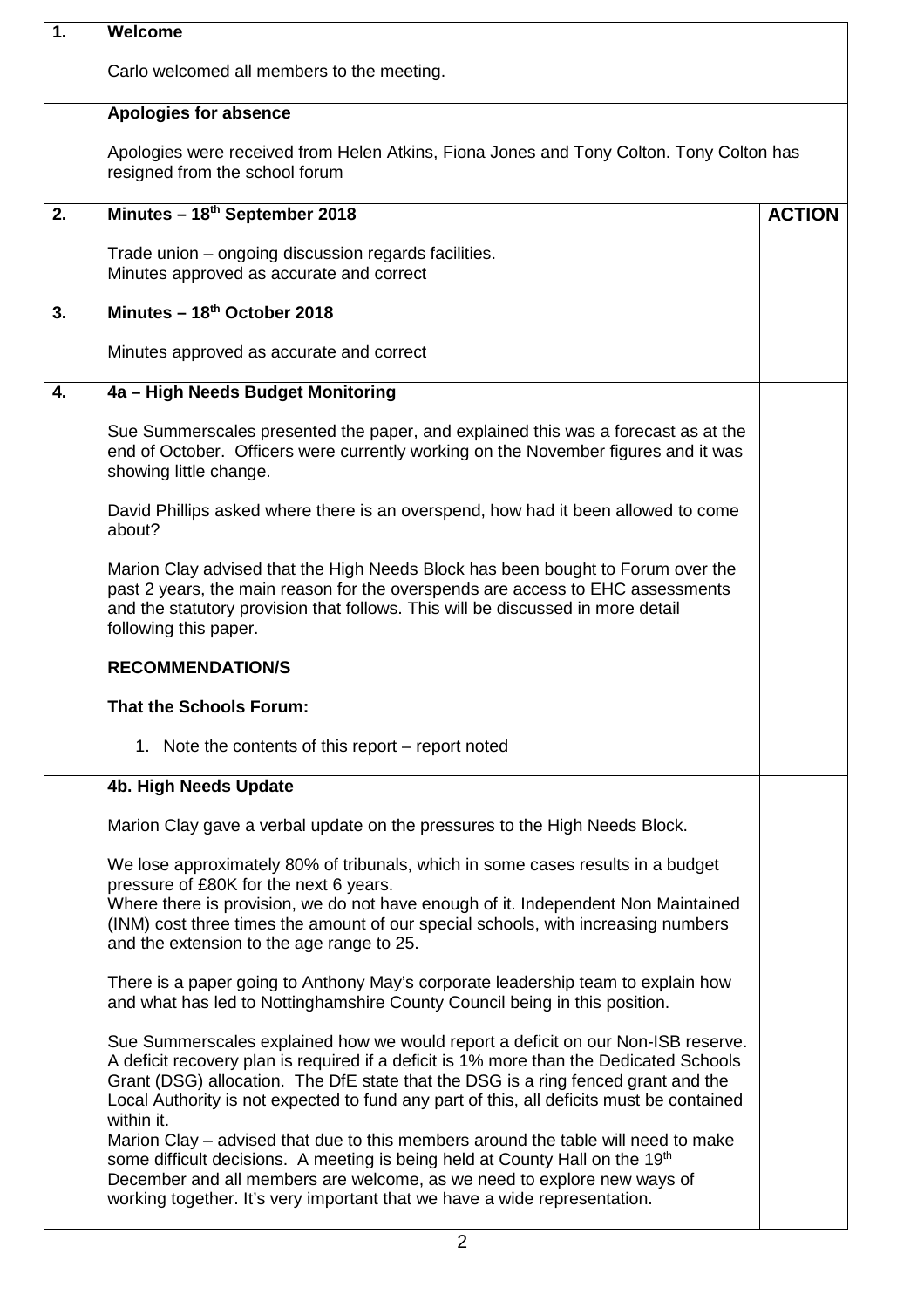| Laurence Jones – We need to collectively work together with parents, before it gets<br>to a tribunal as at this point it's too late. Parents need to be assured of the local<br>provision and what we can offer.                                                                                                                                                                                                                                     |           |
|------------------------------------------------------------------------------------------------------------------------------------------------------------------------------------------------------------------------------------------------------------------------------------------------------------------------------------------------------------------------------------------------------------------------------------------------------|-----------|
| Nottinghamshire County Council (NCC) is one of the largest devolver of funds, with<br>partnerships, this includes funds for exclusion. There is currently a Trust that is going<br>to challenge the full cost recovery mechanise in court, if NCC lose it will be a cost to<br>the High Needs Block.                                                                                                                                                 |           |
| The paper for the 19 <sup>th</sup> December is a confidential report which, we will send out to<br>members that want to attend, a further meeting has been planned in for January<br>2019.                                                                                                                                                                                                                                                           |           |
| Details for the 19 <sup>th</sup> December - 10am County Hall<br>Interested members - Amanda Williams, James MacDonald, Neil Holmes, Anne<br>Hall, and David Phillips.                                                                                                                                                                                                                                                                                | <b>TG</b> |
| David Bell asked the direction of travel                                                                                                                                                                                                                                                                                                                                                                                                             |           |
| Marion Clay advised reports and meetings have taken place with Council members<br>and MP's who are raising the profile of the difficulties NCC are facing.<br>There is a requirement for much stronger locality working. Special school heads to<br>be the gate keeper to the High Needs Block due to their unique position.<br>Finance – we need more school based provision, alternative provision is too<br>expensive with outcomes questionable. |           |
| Claire Meese arrived for meeting.                                                                                                                                                                                                                                                                                                                                                                                                                    |           |
| The change to legislation from 2014 to increase the age to 25 has had an impact, It's<br>a good idea but it's not been properly funded.                                                                                                                                                                                                                                                                                                              |           |
| Dawn Wigley requested a breakdown of tribunals and to analysis on what grounds<br>we are losing them on.                                                                                                                                                                                                                                                                                                                                             | LJ        |
| 4c. School & Early Years Funding 2019-20                                                                                                                                                                                                                                                                                                                                                                                                             |           |
| Sue Summerscales presented the paper.                                                                                                                                                                                                                                                                                                                                                                                                                |           |
| New members were given a summary of what had previously been discussed and<br>the recommendations made by Forum. Sue advised that the Local Authority have<br>the final decision regards the formula, however it has never gone against decisions<br>made by forum.                                                                                                                                                                                  |           |
| The process, funding and timeline were explained.                                                                                                                                                                                                                                                                                                                                                                                                    |           |
| The low response to the consultation was discussed and it was agreed that for 2019<br>we collectively need to try and address this.                                                                                                                                                                                                                                                                                                                  |           |
| <b>Question 5</b><br>The transfer was discussed, with reasons for and against it.<br>Sue Summerscales advised on the next step if the transfer was not agreed by<br>Forum, NCC would need to go to Secretary of State for approval of the transfer.                                                                                                                                                                                                  |           |
| Linda Foster pointed out that without the transfer there would be a larger deficit on<br>the High Needs Block.                                                                                                                                                                                                                                                                                                                                       |           |
|                                                                                                                                                                                                                                                                                                                                                                                                                                                      |           |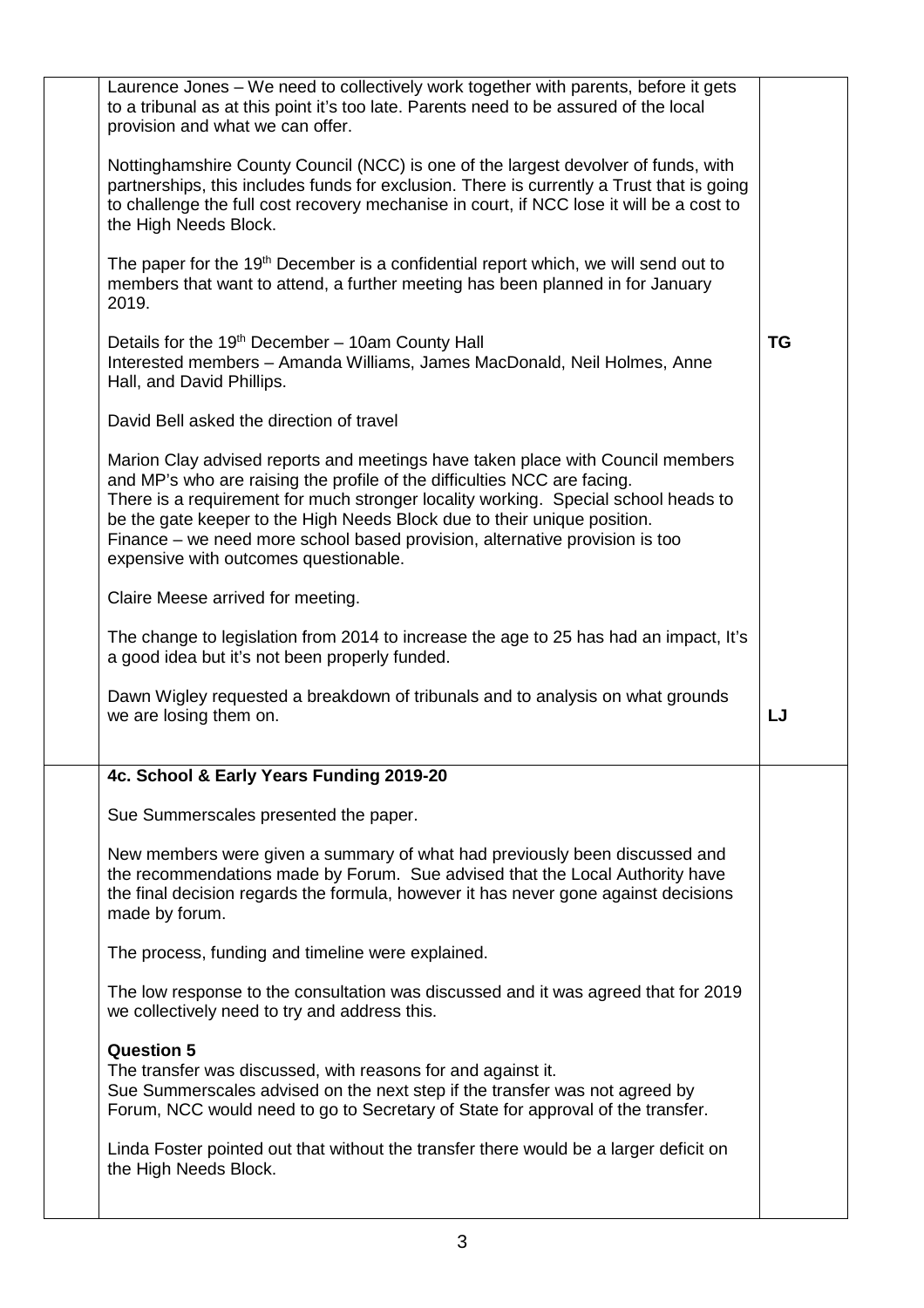|                             | Anne Hall – commented that whether NCC went to Secretary of State or not, the |                                                                                                                                                                                                                                                                                                                                                                                                                                          |  |
|-----------------------------|-------------------------------------------------------------------------------|------------------------------------------------------------------------------------------------------------------------------------------------------------------------------------------------------------------------------------------------------------------------------------------------------------------------------------------------------------------------------------------------------------------------------------------|--|
| manage and find a solution. |                                                                               | problem about how to manage the High Needs Block will come back to Forum to                                                                                                                                                                                                                                                                                                                                                              |  |
|                             |                                                                               | Sue Summerscales advised that all the financial models have got the transfer built in.                                                                                                                                                                                                                                                                                                                                                   |  |
| The Chair led the voting.   |                                                                               |                                                                                                                                                                                                                                                                                                                                                                                                                                          |  |
| budget.                     | high needs block to alleviate the continued pressures on the high needs       | Question 5 was the proposal to transfer 0.5% from the schools block to the                                                                                                                                                                                                                                                                                                                                                               |  |
| Votes for                   | Votes against                                                                 | Abstentions                                                                                                                                                                                                                                                                                                                                                                                                                              |  |
| 8                           | 7                                                                             | 1                                                                                                                                                                                                                                                                                                                                                                                                                                        |  |
| unit value.                 |                                                                               | Question 6 was to mirror the reduction in the NFF primary low prior attainment                                                                                                                                                                                                                                                                                                                                                           |  |
| Votes for                   | Votes against                                                                 | Abstentions                                                                                                                                                                                                                                                                                                                                                                                                                              |  |
| 15                          | 0                                                                             | 1                                                                                                                                                                                                                                                                                                                                                                                                                                        |  |
| funding.                    |                                                                               | a) To reduce the MFG for those schools who are not due to receive any<br>further gains in 2019-20 because they were all allocated in their 2018-19<br>b) To exclude the mobility factor from the MFG to mirror the NFF calculation.                                                                                                                                                                                                      |  |
|                             | but it has been confirmed by the ESFA that this is not necessary.             | The consultation also included the exclusion of exceptional premises factors                                                                                                                                                                                                                                                                                                                                                             |  |
| Votes for                   | Votes against                                                                 | Abstentions                                                                                                                                                                                                                                                                                                                                                                                                                              |  |
| 16                          | 0                                                                             | 0                                                                                                                                                                                                                                                                                                                                                                                                                                        |  |
|                             | using a positive MFG to allocate increases.                                   | A summary of the financial models consulted on was handed out and this included a<br>further 2 models (5 and 6) which hadn't been included in the consultation. Models<br>including the funding floor had been included because there was a difficulty with<br>It was explained that the following questions all had an impact on each other and the<br>best way to proceed would be to vote on a model instead of individual questions. |  |
| above the minimum set.      |                                                                               | Sue Summerscales explained that in the case of the Minimum Per Pupil funding the<br>number in receipt is low due to the factor that all the other schools would already be                                                                                                                                                                                                                                                               |  |
| soon as possible.           | meeting members felt that there should be a broad benefit to all schools.     | David Bell commented that we should mirror the National Funding Formula (NFF) as<br>Sue Summerscales explained that due to the transfer we can only move towards the<br>NFF and have been unable to mirror this in either 2018-19 or 2019-20, at the last                                                                                                                                                                                |  |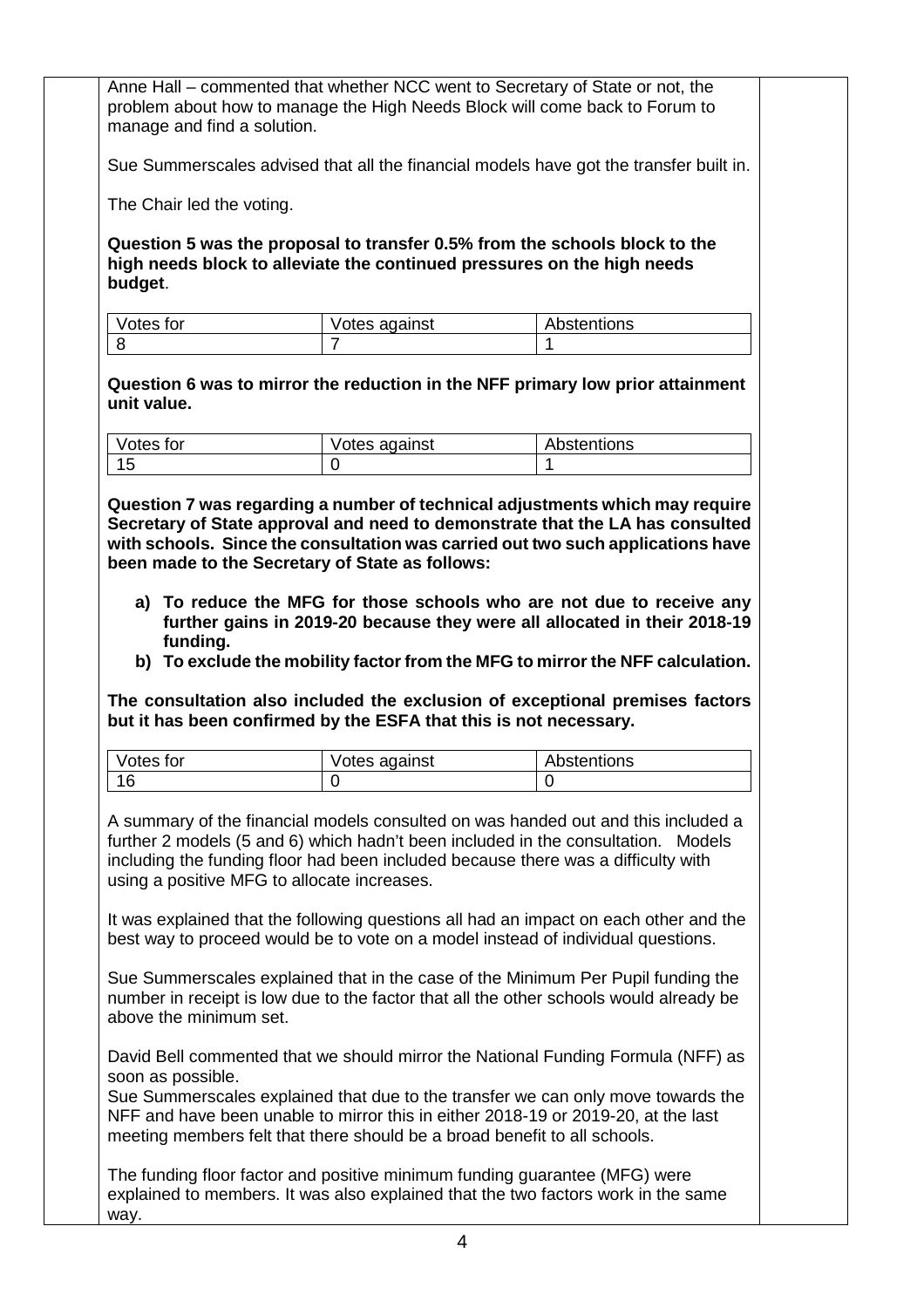| Votes for                                                                    | Votes against                                                                                                                                                                                                       |                | Abstentions    |                |
|------------------------------------------------------------------------------|---------------------------------------------------------------------------------------------------------------------------------------------------------------------------------------------------------------------|----------------|----------------|----------------|
| 16                                                                           | 0                                                                                                                                                                                                                   |                | $\mathbf 0$    |                |
| transparency.                                                                | David Phillips – we should send out models 5 & 6 as voted on to schools for<br>It was agreed these will be put on the school forum along with the December papers                                                   |                |                |                |
|                                                                              | De-delegation of funding for maintained primary and secondary schools                                                                                                                                               |                |                |                |
|                                                                              | As a representative of a maintained primary school, do you agree to the de-<br>delegation of the following in 2019-20: There were 5 members eligible to vote                                                        |                |                |                |
| <b>Primary Sector</b>                                                        |                                                                                                                                                                                                                     |                |                |                |
|                                                                              |                                                                                                                                                                                                                     | Votes for      | Votes against  | Abstentions    |
| Free school meals eligibility<br>assessment?                                 |                                                                                                                                                                                                                     | 5              | 0              | 0              |
| Support to underperforming ethnic<br>minority groups and bilingual learners? |                                                                                                                                                                                                                     | 5              | $\overline{0}$ | $\overline{0}$ |
|                                                                              | Contingency for crisis communications?                                                                                                                                                                              | 5              | 0              | 0              |
| <b>Trade Union Facilities</b>                                                |                                                                                                                                                                                                                     | $\overline{5}$ | $\overline{0}$ | $\overline{0}$ |
|                                                                              | As a representative of a maintained secondary school, do you agree to the de-<br>delegation of the following in 2019-20: There was 1 member eligible to vote                                                        | Votes for      | Votes against  | Abstentions    |
| Free school meals eligibility                                                |                                                                                                                                                                                                                     | 1              | $\overline{0}$ | 0              |
| assessment?<br>Support to underperforming ethnic                             |                                                                                                                                                                                                                     | $\mathbf{1}$   | $\mathbf 0$    | $\overline{0}$ |
| minority groups and bilingual learners?<br><b>Trade Union Facilities</b>     |                                                                                                                                                                                                                     | 1              | 0              | 0              |
| <b>Secondary Sector</b>                                                      | <b>Early Years Local Funding Formula (EYLFF)</b><br>Do you agree with the proposal to increase the hourly rate by 1p for 2, 3 and 4 year<br>olds and reduce the contribution to the Early Years SEN Inclusion Fund? |                |                |                |
| Votes for                                                                    | Votes against                                                                                                                                                                                                       |                | Abstentions    |                |
| 16                                                                           | 0                                                                                                                                                                                                                   |                | 0              |                |
|                                                                              |                                                                                                                                                                                                                     |                |                |                |
| Contents of the report was noted                                             | 4d. Early Years Central Expenditure 2019-20                                                                                                                                                                         |                |                |                |
| is 2.9% £1,153,326.                                                          | Irene Kakoullis presented the paper and explained the amount wished to be retained                                                                                                                                  |                |                |                |